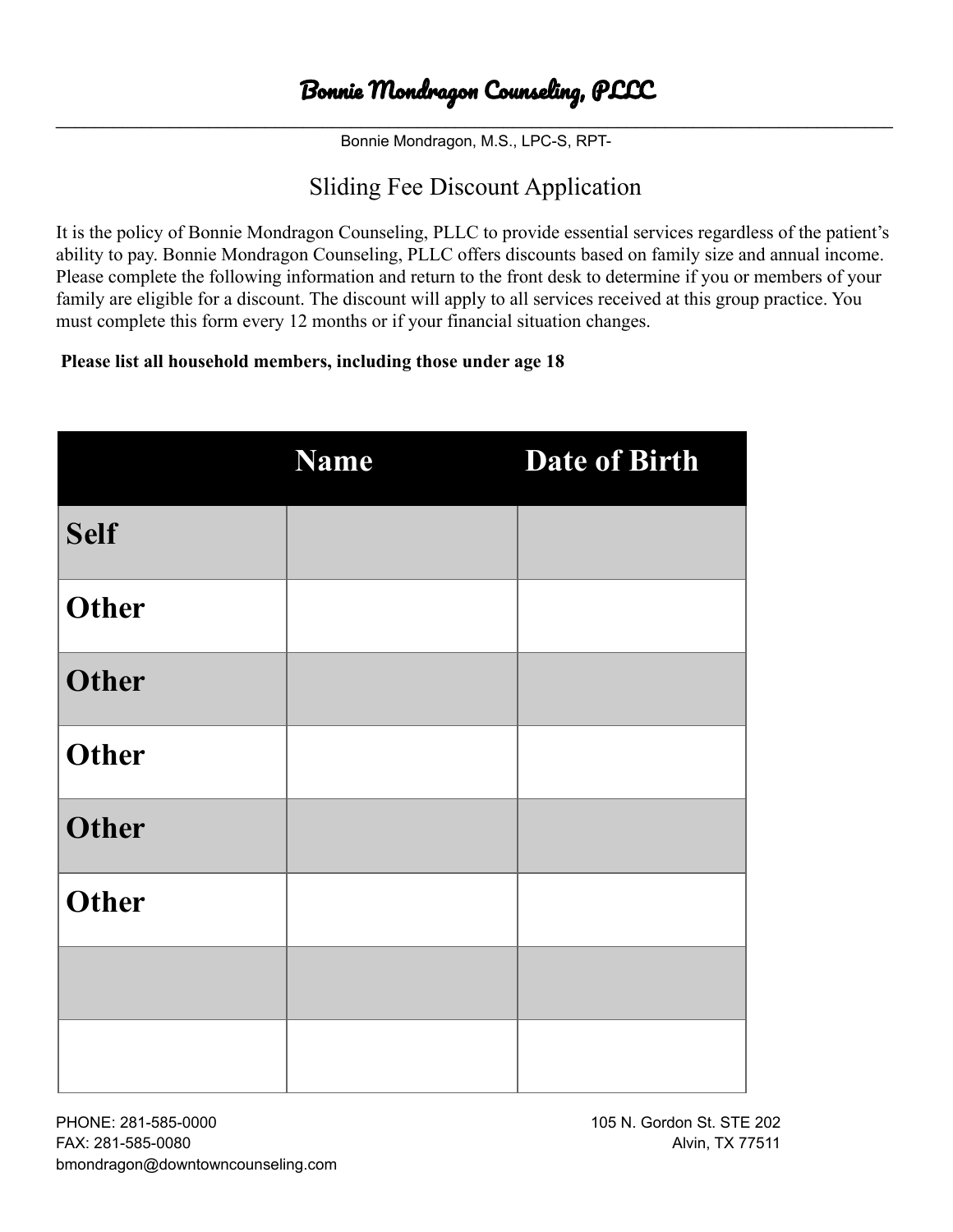| <b>Source</b>                                                                                                                                                                                               | <b>Self</b> | <b>Other</b> | <b>Total</b> |
|-------------------------------------------------------------------------------------------------------------------------------------------------------------------------------------------------------------|-------------|--------------|--------------|
| Gross wages, salary,<br>tips, etc.                                                                                                                                                                          |             |              |              |
| <b>Income from business</b><br>or self-employment                                                                                                                                                           |             |              |              |
| Unemployment<br>compensation, workers'<br>compensation, Social<br><b>Security, Supplemental</b><br><b>Security Income,</b><br>veterans' payments,<br>survivor benefits,<br>pension, or retirement<br>income |             |              |              |
| Interest; dividends;<br>royalties; income from<br>rental properties,<br>estates, and trusts;<br>alimony; child support;<br>assistance from outside<br>the household; and<br>other miscellaneous<br>sources  |             |              |              |
| <b>Total Income</b>                                                                                                                                                                                         |             |              |              |

#### **I certify that the family size and income information shown above is correct.**

**Print Name\_\_\_\_\_\_\_\_\_\_\_\_\_\_\_\_\_\_\_\_\_\_\_\_\_\_\_\_\_\_\_\_\_\_\_\_\_\_\_\_\_\_\_\_\_\_\_\_\_\_\_Date\_\_\_\_\_\_\_\_\_\_\_\_\_\_\_\_\_\_\_\_\_\_\_\_\_\_\_**

**Signature\_\_\_\_\_\_\_\_\_\_\_\_\_\_\_\_\_\_\_\_\_\_\_\_\_\_\_\_\_\_\_\_\_\_\_\_\_\_\_\_\_\_\_\_\_\_\_\_\_\_\_\_\_\_\_\_\_\_\_\_\_\_\_\_\_\_\_\_\_\_\_\_\_\_\_\_\_\_\_\_\_\_\_**

PHONE: 281-585-0000 105 N. Gordon St. STE 202 FAX: 281-585-0080 Alvin, TX 77511 bmondragon@downtowncounseling.com